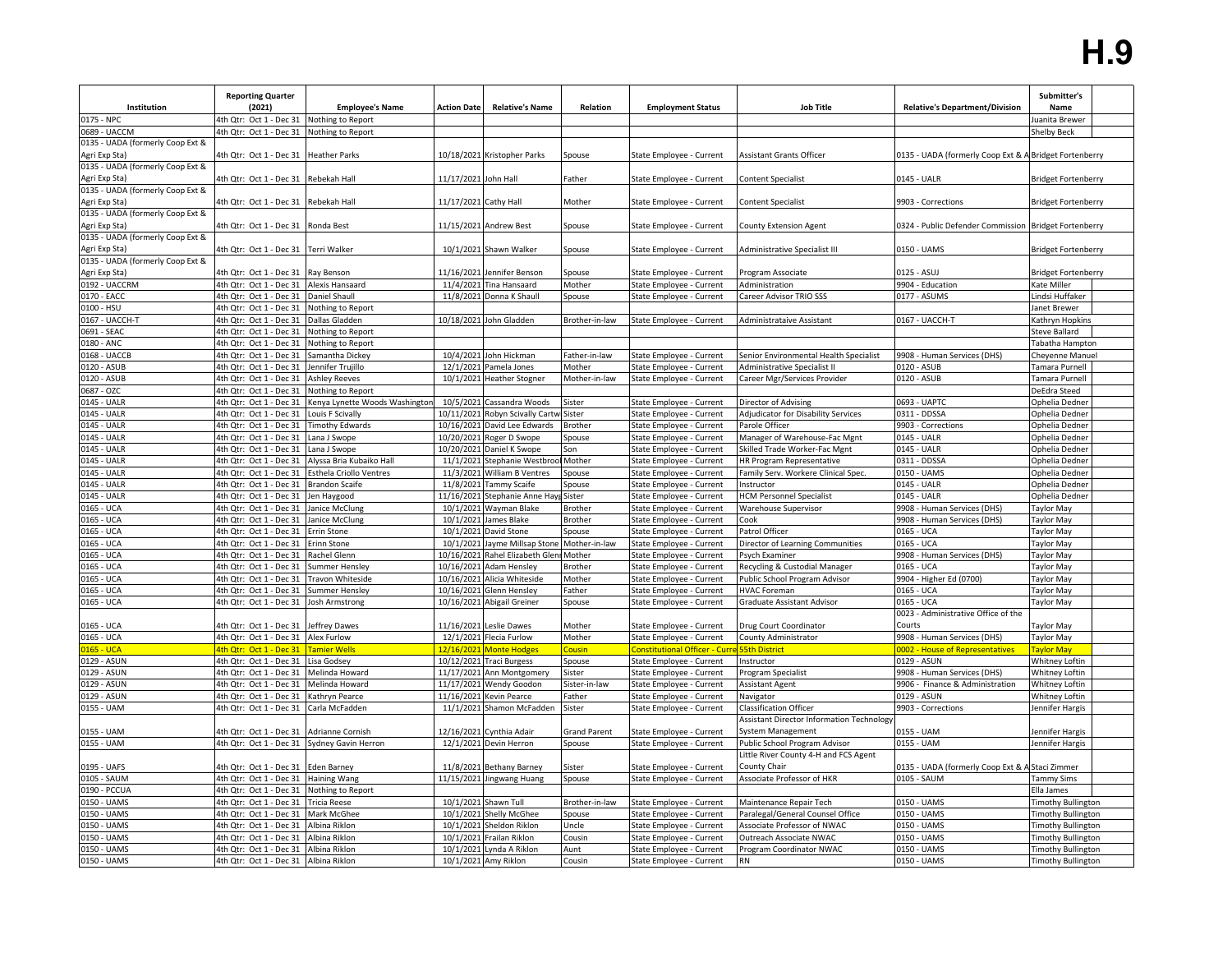| 0150 - UAMS                | 4th Qtr: Oct 1 - Dec 31 William Whiting Jr.                                       |                         |                         | 10/1/2021 Mary Whiting                                    | Mother                  | State Employee - Current                             | Director of Admissions                                  | 0155 - UAM                                     | <b>Timothy Bullington</b>                              |
|----------------------------|-----------------------------------------------------------------------------------|-------------------------|-------------------------|-----------------------------------------------------------|-------------------------|------------------------------------------------------|---------------------------------------------------------|------------------------------------------------|--------------------------------------------------------|
| 0150 - UAMS                | 4th Qtr: Oct 1 - Dec 31                                                           | <b>Dand Garrison</b>    |                         | 10/1/2021 Robert L Garrison II                            | Spouse                  | State Employee - Current                             | Associate Professor                                     | 0150 - UAMS                                    | <b>Fimothy Bullington</b>                              |
| 0150 - UAMS                | 4th Qtr: Oct 1 - Dec 31                                                           | Cortne Dodds            | 10/3/2021               | Derrick Newby Sr.                                         | ather                   | State Employee - Current                             | UALR                                                    | 0150 - UAMS                                    | <b>Fimothy Bullington</b>                              |
| 0150 - UAMS                | 4th Qtr: Oct 1 - Dec 31                                                           | Khylan Jordan           |                         | 10/3/2021 Tamara Jordan Willi                             | Mother                  | State Employee - Current                             | Central Suply Coordinator                               | 0150 - UAMS                                    | <b>Timothy Bullington</b>                              |
| 0150 - UAMS                | 4th Qtr: Oct 1 - Dec 31                                                           | Julian Clement          | 10/3/2021               | Kathleen Carlson                                          | Mother                  | State Employee - Current                             | Program Coordinator NWAC                                | 0150 - UAMS                                    | <b>Timothy Bullington</b>                              |
| 0150 - UAMS                | 4th Qtr: Oct 1 - Dec 31                                                           | Ronald Poe              | 10/4/2021               | Katie H Poe                                               | Spouse                  | State Employee - Current                             | <b>Faculty Affairs Manager</b>                          | 0150 - UAMS                                    | <b>Fimothy Bullington</b>                              |
| 0150 - UAMS                | 4th Qtr: Oct 1 - Dec 31                                                           | Ronald Poe              | 10/4/2021               | Frank Simmen                                              | Uncle                   | State Employee - Current                             | Professor                                               | 0150 - UAMS                                    | <b>Timothy Bullington</b>                              |
| 0150 - UAMS                | 4th Qtr: Oct 1 - Dec 31                                                           | Ronald Poe              |                         | 10/4/2021 Rosalie Simmen                                  | Aunt                    | State Employee - Current                             | Professor                                               | 0150 - UAMS                                    | <b>Timothy Bullington</b>                              |
| 0150 - UAMS                | 4th Qtr: Oct 1 - Dec 31                                                           | Ronald Poe              |                         | 10/4/2021 Cynthia Mercado                                 | Aunt                    | State Employee - Current                             | <b>Research Assistant</b>                               | 0150 - UAMS                                    | <b>Timothy Bullington</b>                              |
| 0150 - UAMS                | 4th Qtr: Oct 1 - Dec 31                                                           | Ronald Poe              |                         | 10/4/2021 Miguel Mercado                                  | Cousin                  | State Employee - Current                             | Graduate Student                                        | 0150 - UAMS                                    | <b>Timothy Bullington</b>                              |
| 0150 - UAMS                | 4th Qtr: Oct 1 - Dec 31                                                           | Jonathan Stahulak       | 10/11/2021              | Jessica Stahulak                                          | Spouse                  | State Employee - Current                             | Nursing Service Line Admin                              | 0150 - UAMS                                    | <b>Timothy Bullington</b>                              |
| 0150 - UAMS                | 4th Qtr: Oct 1 - Dec 31                                                           | Syed Mehdi              |                         | 10/15/2021 Syed Hassan Mehdi                              | <b>Brother</b>          | State Employee - Current                             | Post Doctoral Fellow                                    | 0150 - UAMS                                    | <b>Timothy Bullington</b>                              |
| 0150 - UAMS                | 4th Qtr: Oct 1 - Dec 31                                                           | Carri Brents            |                         | 10/17/2021 WilliamBrents                                  | Spouse                  | State Employee - Current                             | <b>Police Department</b>                                | 0150 - UAMS                                    | <b>Timothy Bullington</b>                              |
| 0150 - UAMS                | 4th Qtr: Oct 1 - Dec 31                                                           | <b>Fimothy Paslay</b>   |                         | 10/17/2021 Carrie A Paslay                                | Spouse                  | State Employee - Current                             | Supervisor                                              | 9907 - Health                                  | <b>Timothy Bullington</b>                              |
| 0150 - UAMS                | 4th Qtr: Oct 1 - Dec 31                                                           | Andrea Drake            |                         | 10/17/2021 Misty Eubanks                                  | Cousin                  | State Employee - Current                             | <b>DHS</b>                                              | 9908 - Human Services (DHS)                    | <b>Timothy Bullington</b>                              |
| 0150 - UAMS                | 4th Qtr: Oct 1 - Dec 31                                                           | Chancellor Johnson      |                         | 10/18/2021 Martin Maize                                   | ather                   | State Employee - Current                             | Senior Project Manager                                  | 0150 - UAMS                                    | <b>Timothy Bullington</b>                              |
| 0150 - UAMS                | 4th Qtr: Oct 1 - Dec 31                                                           | <b>Grace Lavender</b>   |                         | 10/18/2021 Ashley Lavender                                | Mother                  | State Employee - Current                             | <b>Executive Assistant</b>                              | 0150 - UAMS                                    | <b>Timothy Bullington</b>                              |
| 0150 - UAMS                | 4th Qtr: Oct 1 - Dec 31                                                           | Madelyn Mathis          |                         | 10/18/2021 Eddy Horton                                    | Aunt                    | State Employee - Current                             | Occupational Therapist                                  | 0150 - UAMS                                    | <b>Timothy Bullington</b>                              |
| 0150 - UAMS                | 4th Qtr: Oct 1 - Dec 31                                                           | Neha Vyas               |                         | 10/19/2021 Ashok Philip                                   | Spouse                  | State Employee - Current                             | Director of Assessment                                  | 0150 - UAMS                                    | <b>Timothy Bullington</b>                              |
| 0150 - UAMS                | 4th Qtr: Oct 1 - Dec 31                                                           | Kathleen Carlson        |                         | 10/25/2021 Julian Clement                                 | Daughter                | State Employee - Current                             | Patient Care Tech                                       | 0150 - UAMS                                    | <b>Timothy Bullington</b>                              |
| 0150 - UAMS                | 4th Qtr: Oct 1 - Dec 31                                                           | Deana Conner            |                         | 10/25/2021 David Eric Conner                              | Spouse                  | State Employee - Current                             | <b>Construction Project Supervisor</b>                  | 0155 - UAM                                     | <b>Timothy Bullington</b>                              |
| 0150 - UAMS                | 4th Qtr: Oct 1 - Dec 31                                                           | Markeshia Robinson      | 10/31/2021              | Qiana Conway                                              | Sister                  | State Employee - Current                             | Adjudicator for Disability Services                     | 0311 - DDSSA                                   | <b>Timothy Bullington</b>                              |
| 0150 - UAMS                | 4th Qtr: Oct 1 - Dec 31                                                           | Angela Olmos            |                         | 10/31/2021 Michael Olmos                                  | Spouse                  | State Employee - Current                             | Pharmacy Tech III                                       | 0150 - UAMS                                    | <b>Fimothy Bullington</b>                              |
| 0150 - UAMS                | 4th Qtr: Oct 1 - Dec 31                                                           | Samuel Harger           |                         | 10/31/2021 Charles Harger                                 | ather <sup>:</sup>      | State Employee - Current                             | Medical Lab Technician                                  | 0150 - UAMS                                    | <b>Timothy Bullington</b>                              |
| 0150 - UAMS                | 4th Qtr: Oct 1 - Dec 31                                                           | Sarita Garg             | 11/1/2021               | <b>Tarun K Garg</b>                                       | Spouse                  | State Employee - Current                             | <b>Assistant Research Professor</b>                     | 0150 - UAMS                                    | <b>Fimothy Bullington</b>                              |
| 0150 - UAMS                | 4th Qtr: Oct 1 - Dec 31                                                           | Michael Alonso          | 11/1/2021               | Paula Alonson                                             | Mother                  | State Employee - Current                             | Asst Vice Chancellor of Revenue                         | 0150 - UAMS                                    | <b>Fimothy Bullington</b>                              |
| 0150 - UAMS                | 4th Qtr: Oct 1 - Dec 31                                                           | Katriel Alexander       |                         | 11/1/2021 Kattie Alexander                                | Mother                  | State Employee - Current                             | Instructor                                              | 0190 - PCCUA                                   | <b>Timothy Bullington</b>                              |
| 0150 - UAMS                | 4th Qtr: Oct 1 - Dec 31                                                           | auren Kincannon         |                         | 11/1/2021 Jay Kincannon                                   | Father-in-law           | State Employee - Former                              | <b>Medical Doctor</b>                                   | 0150 - UAMS                                    | <b>Timothy Bullington</b>                              |
| 0150 - UAMS                | 4th Qtr: Oct 1 - Dec 31                                                           | Naimah Abdullah         |                         | 11/1/2021 Nadir Ellison                                   | Aunt                    | State Employee - Current                             | Assistant Director of Revenue Integrity                 | 0150 - UAMS                                    | <b>Fimothy Bullington</b>                              |
| <mark>150 - UAM</mark>     | 4th Qtr: Oct 1 - Dec 31                                                           | <mark>\my Bower</mark>  | 11/1/2021               | Dan Dougla                                                | pouse                   | <b>Constitutional Officer - For</b>                  | State Representative, Dis9                              | <b>002 - House of Representatives</b>          | imothy Bullington                                      |
| 0150 - UAMS                | 4th Qtr: Oct 1 - Dec 31                                                           | <b>Sharon Meeks</b>     |                         | 11/1/2021 Dewayne Meeks                                   | Spouse                  | State Employee - Current                             | <b>DFA</b>                                              | 9906 - Finance & Administration                | <b>Fimothy Bullington</b>                              |
| 0150 - UAMS                | 4th Qtr: Oct 1 - Dec 31                                                           | Unika Bush              |                         | 11/1/2021 Nikita Neal Mainater                            | Mother                  | State Employee - Current                             | <b>ARDOT</b>                                            | 0090 - AR DOT                                  | <b>Fimothy Bullington</b>                              |
| 0150 - UAMS                | 4th Qtr: Oct 1 - Dec 31                                                           | Andrea Sanders          |                         | 11/1/2021 Erwin Sanders                                   | ather <sup>:</sup>      | State Employee - Current                             | Cook                                                    | 0150 - UAMS                                    | <b>Fimothy Bullington</b>                              |
| 0150 - UAMS                | 4th Qtr: Oct 1 - Dec 31                                                           | Michael Watt            |                         | 11/1/2021 Chris Watt                                      | <b>Brother</b>          | State Employee - Current                             | Senior Wildlife Biologist                               | 0155 - UAM                                     | <b>Timothy Bullington</b>                              |
| 0150 - UAMS                | 4th Qtr: Oct 1 - Dec 31                                                           | Cynthia Pye             |                         | 11/1/2021 Sherry Pye                                      | Sister-in-law           | State Employee - Current                             | <b>APRN</b>                                             | 0150 - UAMS                                    | <b>Timothy Bullington</b>                              |
| 0150 - UAMS                | 4th Qtr: Oct 1 - Dec 31                                                           | Jamie Bryant            | 11/1/2021               | James Bryant Jr                                           | Father                  | State Employee - Current                             | Accountant                                              | 0150 - UAMS                                    | <b>Timothy Bullington</b>                              |
| 0150 - UAMS                | 4th Qtr: Oct 1 - Dec 31                                                           | Laura Hutchins          |                         | 11/1/2021 Ellen Hutchins                                  | Daughter                | State Employee - Current                             | Project Manager                                         | 0150 - UAMS                                    | <b>Timothy Bullington</b>                              |
| 0150 - UAMS                | 4th Qtr: Oct 1 - Dec 31                                                           | Leslie Jordan           |                         | 11/8/2021 Jon Beatty                                      | Spouse                  | State Employee - Current                             | IT Onsite Support Intermediate                          | 0150 - UAMS                                    | <b>Timothy Bullington</b>                              |
| 0150 - UAMS                | 4th Qtr: Oct 1 - Dec 31                                                           | Ronald Green            |                         | 11/8/2021 Amy Green                                       | Sister-in-law           | State Employee - Current                             | <b>Commercial Graphic Artist</b>                        | 9912 - Parks & Tourism (0900)                  | <b>Timothy Bullington</b>                              |
| 0150 - UAMS                | 4th Qtr: Oct 1 - Dec 31                                                           | Mark Higdon             |                         | 11/10/2021 Tonia Higdon                                   | Spouse                  | State Employee - Current                             | <b>Immunization Nurse</b>                               | 0150 - UAMS                                    | <b>Fimothy Bullington</b>                              |
| 0150 - UAMS                | 4th Qtr: Oct 1 - Dec 31                                                           | Alaana Adrow            |                         | 11/14/2021 Avianca Adrow                                  | Mother                  | State Employee - Current                             | <b>Administrative Analyst</b>                           | 9907 - Health                                  | <b>Timothy Bullington</b>                              |
| 0150 - UAMS                | 4th Qtr: Oct 1 - Dec 31                                                           | Sarah Lynch             |                         | 11/15/2021 Jeffrey Lynch                                  | Spouse                  |                                                      |                                                         |                                                |                                                        |
| 0150 - UAMS                | 4th Qtr: Oct 1 - Dec 31                                                           | Erin Quimby             |                         |                                                           |                         |                                                      |                                                         |                                                |                                                        |
| 0150 - UAMS                | 4th Qtr: Oct 1 - Dec 31                                                           |                         |                         |                                                           |                         | State Employee - Current                             | Resident                                                | 0150 - UAMS                                    | <b>Timothy Bullington</b>                              |
| 0150 - UAMS                |                                                                                   |                         |                         | 11/15/2021 Charles Mabry                                  | Father                  | State Employee - Current                             | Associate Professor                                     | 0150 - UAMS                                    | <b>Timothy Bullington</b>                              |
|                            |                                                                                   | Sarah Blaylock          |                         | 11/15/2021 Aimee Shellnut                                 | Mother                  | State Employee - Current                             | Division Business Administrator                         | 0150 - UAMS                                    | <b>Timothy Bullington</b>                              |
|                            | 4th Qtr: Oct 1 - Dec 31                                                           | Sarah Blaylock          | 11/15/2021              | Sarah Phillips                                            | Aunt                    | State Employee - Current                             | Licensed Certified Social Worker                        | 0150 - UAMS                                    | <b>Timothy Bullington</b>                              |
| 0150 - UAMS                | 4th Qtr: Oct 1 - Dec 31                                                           | Sarah Blaylock          | 11/15/2021 Anna Evatt   |                                                           | Aunt                    | State Employee - Current                             | <b>Grants Administrator</b>                             | 0150 - UAMS                                    | <b>Timothy Bullington</b>                              |
| 0150 - UAMS                | 4th Qtr: Oct 1 - Dec 31                                                           | Sarah Blaylock          | 11/15/2021 Jay Blaylock |                                                           | Father                  | State Employee - Current                             | Investigator<br><b>APERS</b>                            | 0053 - Office of the Attorney Genera           | <b>Timothy Bullington</b>                              |
| 0150 - UAMS                | 4th Qtr: Oct 1 - Dec 31                                                           | ucye Geanine Stevenson  | 11/15/2021              | Phyllis Franklin                                          | Sister                  | State Employee - Current                             |                                                         | 0370 - APERS                                   | <b>Fimothy Bullington</b>                              |
| 0150 - UAMS<br>0150 - UAMS | 4th Qtr: Oct 1 - Dec 31                                                           | <b>Richard Westover</b> | 11/15/2021              | Jamie Holder                                              | ister-in-law            | State Employee - Current                             | Nurse                                                   | 0150 - UAMS                                    | <b>Fimothy Bullington</b>                              |
|                            | 4th Qtr: Oct 1 - Dec 31                                                           | Kimberlee Finne         |                         | 11/22/2021 Allen Finne                                    | Spouse                  | State Employee - Current                             | Director of Workstation Support                         | 0150 - UAMS                                    | <b>Timothy Bullington</b>                              |
| 0150 - UAMS                | 4th Qtr: Oct 1 - Dec 31                                                           | Robert Moore            | 11/22/2021              | Stephanie Gardner                                         | Mother-in-law<br>Sister | State Employee - Current                             | Provost UAMS                                            | 0150 - UAMS                                    | <b>Timothy Bullington</b>                              |
| 0150 - UAMS                | 4th Qtr: Oct 1 - Dec 31                                                           | <b>Nanda Davis</b>      | 11/29/2021              | Rosalind Johnson Re                                       |                         | State Employee - Current                             | Dept of Human Services                                  | 9908 - Human Services (DHS)                    | <b>Fimothy Bullington</b>                              |
| 0150 - UAMS                | 4th Qtr: Oct 1 - Dec 31                                                           | Christine Blaszak       | 11/29/2021              | <b>Rickard Blaszak</b>                                    | spouse                  | State Employee - Current                             | Physician                                               | 0150 - UAMS                                    | <b>Fimothy Bullington</b>                              |
| 0150 - UAMS                | 4th Qtr: Oct 1 - Dec 31                                                           | <b>Shelby Richards</b>  |                         | 12/1/2021 Blaine Gartrell                                 | <b>Brother</b>          | State Employee - Current                             | <b>AHTD Utilities Coordinator Manager</b>               | 0080 - Game & Fish Commission                  | <b>Fimothy Bullington</b>                              |
| 0150 - UAMS                | 4th Qtr: Oct 1 - Dec 31                                                           | Susan Lugo              |                         | 12/1/2021 Felipe Lugo                                     | Spouse                  | State Employee - Current                             | Senior Project Manager                                  | 0150 - UAMS                                    | <b>Fimothy Bullington</b>                              |
| 0150 - UAMS                | 4th Qtr: Oct 1 - Dec 31                                                           | Berkay Ertan            |                         | 12/1/2021 Melda Onal                                      | First cousin            | State Employee - Current                             | Assistant Professor                                     | 0150 - UAMS                                    | <b>Fimothy Bullington</b>                              |
| 0150 - UAMS                | 4th Qtr: Oct 1 - Dec 31                                                           | Tina Moskow             | 12/16/2021              | Amber Norris                                              | <b>Daughter</b>         | State Employee - Current                             | <b>Assistant Professor</b>                              | 0150 - UAMS                                    | <b>Timothy Bullington</b>                              |
| 0150 - UAMS                | 4th Qtr: Oct 1 - Dec 31                                                           | <b>Kellye Davis</b>     | 12/6/2021 Tina Davis    |                                                           | Aunt                    | State Employee - Current                             | Administrative Assistant                                | 0150 - UAMS                                    | <b>Timothy Bullington</b>                              |
| 0150 - UAMS                | 4th Qtr: Oct 1 - Dec 31                                                           | Lilium Rain Jones       | 12/6/2021               | <b>Bradley Jones</b>                                      | Father                  | State Employee - Current                             | Police Lieutenant                                       | 0150 - UAMS                                    | <b>Timothy Bullington</b>                              |
| 0150 - UAMS                | 4th Qtr: Oct 1 - Dec 31                                                           | Elena Murrieta          | 12/12/2021              | Carol Brizzolara                                          | Mother                  | State Employee - Current                             |                                                         | 0150 - UAMS                                    | <b>Timothy Bullington</b>                              |
| 0150 - UAMS                | 4th Qtr: Oct 1 - Dec 31 Donyale Porter                                            |                         |                         | 12/13/2021 Jeff Killingsworth                             | Brother-in-law          | State Employee - Current                             | Arkansas State Board of Education                       | 9904 - Education (0500)                        | <b>Timothy Bullington</b>                              |
|                            |                                                                                   |                         |                         |                                                           |                         |                                                      | Executive Director of Nutrition and                     |                                                |                                                        |
| 0150 - UAMS                | 4th Qtr: Oct 1 - Dec 31                                                           | Faith Johnson           |                         | 12/13/2021 Tonya Johnson                                  | Mother                  | State Employee - Current                             | Hospitality<br><b>RN</b>                                | 0150 - UAMS                                    | <b>Timothy Bullington</b>                              |
| 0150 - UAMS                | 4th Qtr: Oct 1 - Dec 31                                                           | <b>Bailee Thorn</b>     | 12/13/2021 BJ Thorn     |                                                           | Mother                  | State Employee - Current                             |                                                         | 0150 - UAMS                                    | imothy Bullington                                      |
| 0150 - UAMS<br>0150 - UAMS | 4th Qtr: Oct 1 - Dec 31 Cassandra Johnson<br>4th Qtr: Oct 1 - Dec 31 Alexa Pearce |                         |                         | 12/13/2021 Rita Sims Johnson<br>12/13/2021 Charles Pearce | Step-mother<br>Father   | State Employee - Current<br>State Employee - Current | <b>Fiscal Support Supervisor</b><br>Orthopaedic Surgeon | 9906 - Finance & Administration<br>0150 - UAMS | <b>Timothy Bullington</b><br><b>Timothy Bullington</b> |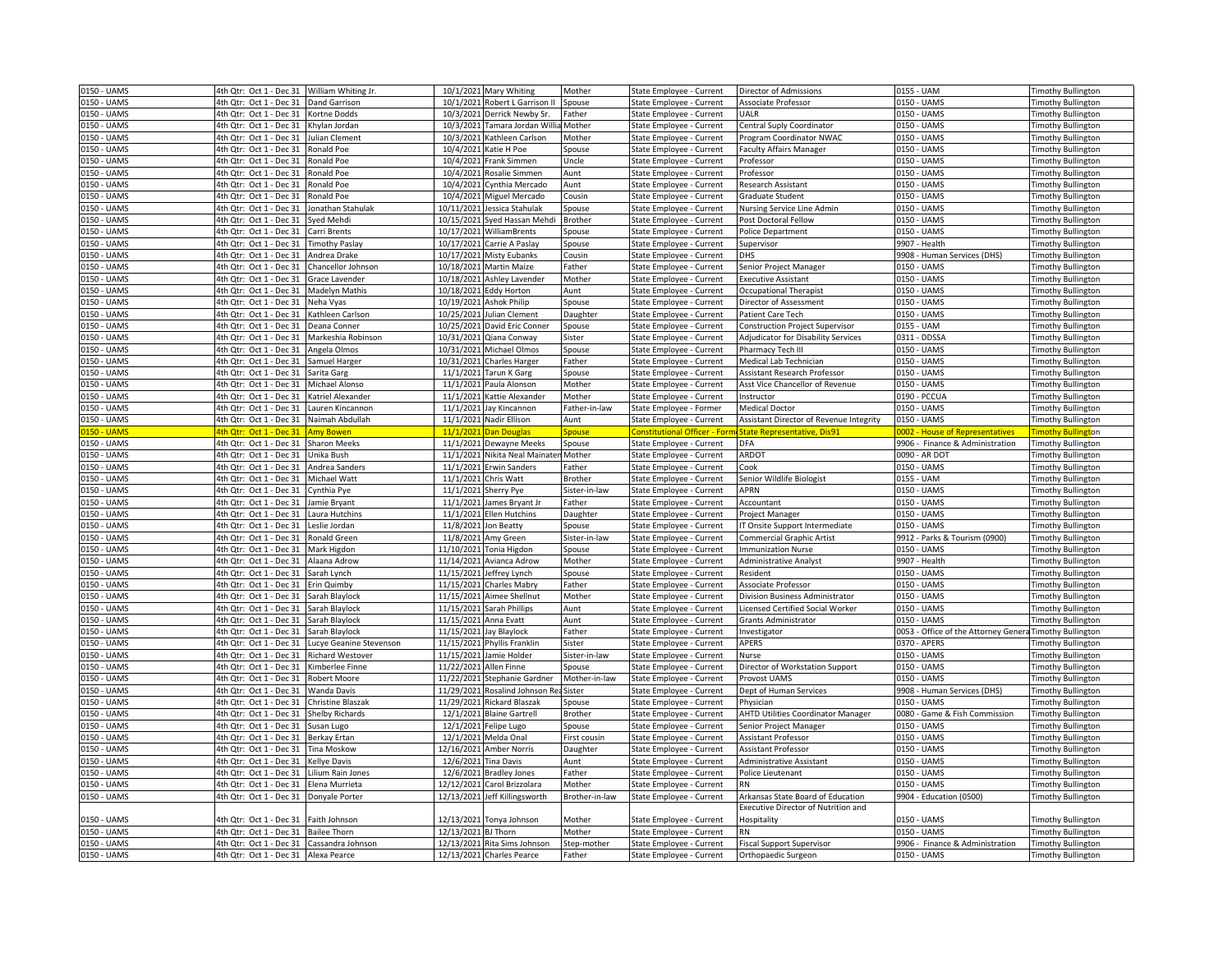| 0150 - UAMS                               | 4th Qtr: Oct 1 - Dec 31                                         | <b>Cassie Gehring</b>          |            | 12/13/2021 Brandy McGee                           | First cousin     | State Employee - Current                             | Nursing Instructor                                           | 0190 - PCCUA                       | <b>Timothy Bullington</b>       |
|-------------------------------------------|-----------------------------------------------------------------|--------------------------------|------------|---------------------------------------------------|------------------|------------------------------------------------------|--------------------------------------------------------------|------------------------------------|---------------------------------|
| 150 - UAMS                                | 4th Qtr: Oct 1 - Dec 31                                         | Sarah Grogan                   |            | 12/13/2021 Calvin Grogan                          | spouse           | State Employee - Current                             | Officer                                                      | 0693 - UAPTC                       | imothy Bullington               |
| 0150 - UAMS                               | 4th Qtr: Oct 1 - Dec 31                                         | Christopher Tyler              |            | 12/13/2021 Debbie Tyler                           | Mother           | State Employee - Current                             | <b>ABC Acess Manager</b>                                     | 0150 - UAMS                        | <b>Timothy Bullington</b>       |
| 0150 - UAMS                               | 4th Qtr: Oct 1 - Dec 31                                         | Michelle Johnson               |            | 12/19/2021 Tyler Johnson                          | Spouse           | State Employee - Current                             | National Guard                                               | 9911 - Military (0975)             | Timothy Bullington              |
| 0150 - UAMS                               | 4th Qtr: Oct 1 - Dec 31                                         | <b>Evan Hartweg</b>            | 12/26/2021 | Karsten Hartweg                                   | Father           | State Employee - Current                             | <b>Student Accounts</b>                                      | 0150 - UAMS                        | <b>Timothy Bullington</b>       |
| 0150 - UAMS                               | 4th Qtr: Oct 1 - Dec 31                                         | Hope Lefler                    | 12/27/2021 | Amy Howwell                                       | Sister           | State Employee - Current                             | Administrator ADH                                            | 9907 - Health                      | <b>Timothy Bullington</b>       |
| 0150 - UAMS                               | 4th Qtr: Oct 1 - Dec 31                                         | Jonathatn Stahulak             | 10/11/2021 | Terri Stahulak                                    | Mother           | State Employee - Current                             | Midtown Womens Clinic                                        | 0150 - UAMS                        | <b>Timothy Bullington</b>       |
| 0150 - UAMS                               | 4th Qtr: Oct 1 - Dec 31                                         | Amy Bowen                      |            | 11/1/2021 Dan Douglas                             | Spouse           | State Employee - Current                             | Director, State Meat Inspection Program                      | 9901 - Agriculture                 | <b>Timothy Bullington</b>       |
| 0177 - ASUMS                              | 4th Qtr: Oct 1 - Dec 31                                         | Vanessa Smith                  | 10/11/2021 | Ricky Smith                                       | Brother-in-law   | State Employee - Current                             | Officer                                                      | 0090 - AR DOT                      | Lisa Haggard                    |
| 0193 - SACC                               | 4th Qtr: Oct 1 - Dec 31                                         | John Baine                     | 10/11/2021 | Jennifer Baine                                    | Spouse           | State Employee - Current                             | Associate Professor                                          | 0193 - SACC                        | Brandi Cotterman                |
| 0115 - SAUT                               | 4th Qtr: Oct 1 - Dec 31                                         | Nothing to Report              |            |                                                   |                  |                                                      |                                                              |                                    | Debbie Beasley                  |
| 0130 - ATU                                | 4th Qtr: Oct 1 - Dec 31                                         | <b>Mohamnad Amajdi</b>         |            | 8/17/2021 Jeffery Jerry                           | Spouse           | <b>State Employee - Current</b>                      | Unknown                                                      | 9903 - Corrections                 | Kim Mckown                      |
| 0130 - ATU                                | 4th Qtr: Oct 1 - Dec 31                                         | <b>Robert Condley</b>          |            | 12/1/2021 Wendy Condley                           | Spouse           | State Employee - Current                             | Payroll                                                      | 0130 - ATU                         | Kim Mckown                      |
| 0130 - ATU                                | 4th Qtr: Oct 1 - Dec 31                                         | John Hiland                    | 12/7/2021  | Jan Hiland                                        | Mother           | State Employee - Current                             | Unknown                                                      | 9914 - Information Systems (0470)  | Kim Mckown                      |
| 0130 - ATU                                | 4th Qtr: Oct 1 - Dec 31                                         | John Hiland                    |            | 12/7/2021 Cody Hiland                             | ather            | State Employee - Current                             | Chief Legal Counsel                                          | 9913 - Public Safety               | Kim Mckown                      |
| 0130 - ATU                                | 4th Qtr: Oct 1 - Dec 31                                         | <b>Colton Morris</b>           |            | 12/16/2021 Tracy Morris                           | Father           | State Employee - Current                             | Safety Inspector                                             | 0090 - AR DOT                      | Kim Mckown                      |
|                                           |                                                                 |                                |            |                                                   |                  |                                                      |                                                              |                                    |                                 |
| 0135 - UAF                                | 4th Qtr: Oct 1 - Dec 31                                         | <b>Xavier Smith</b>            |            | 10/11/2021 Elecia C Smith                         | Mother           | State Employee - Current                             | xecutive Director for the IDEALS Institute 0135 - UAF        |                                    | Miriam Burns                    |
| 0135 - UAF                                | 4th Qtr: Oct 1 - Dec 31                                         | Nathan Williams                |            | 10/19/2021 Angela Williams                        | Mother           | State Employee - Current                             | <b>Teaching Assistant Professor</b>                          | 0135 - UAF                         | Miriam Burns                    |
| 0135 - UAF                                | 4th Qtr: Oct 1 - Dec 31                                         | Deborrah Korth                 |            | 10/1/2021 Ken L Korth                             | Spouse           | State Employee - Current                             | Department Chair                                             | 0135 - UADA (formerly Coop Ext & A | <b>Miriam Burns</b>             |
| 0135 - UAF                                | 4th Qtr: Oct 1 - Dec 31                                         | Alicia Marie Wright            | 10/21/2021 | <b>Scott Estes</b>                                | Spouse           | State Employee - Current                             | Computer Support Specialist                                  | 0135 - UAF                         | Miriam Burns                    |
| 0135 - UAF                                | 4th Qtr: Oct 1 - Dec 31                                         | Julio Ramon Nolasco            |            | 11/15/2021 Vianny Nolasco                         | Sister           |                                                      | Academic Counselor                                           | 0135 - UAF                         | Miriam Burns                    |
|                                           |                                                                 |                                |            |                                                   |                  | State Employee - Current                             | Assistant Director of Operations and                         |                                    |                                 |
|                                           |                                                                 |                                |            | 11/1/2021 Randy Green                             | Step-father      |                                                      |                                                              | 0135 - UAF                         | Miriam Burns                    |
| 0135 - UAF                                | 4th Qtr: Oct 1 - Dec 31                                         | <b>Grant Hughes</b>            |            |                                                   |                  | State Employee - Current                             | Maintenance                                                  | 0135 - UAF                         |                                 |
| 0135 - UAF                                | 4th Qtr: Oct 1 - Dec 31                                         | <b>Grant Hughes</b>            |            | 11/1/2021 Brette Hughes                           | Sister           | State Employee - Current                             | Workday Integrated Support Finance Lead                      |                                    | Miriam Burns                    |
| 0135 - UAF                                | 4th Otr: Oct 1 - Dec 31                                         | Alisha Dawn Gilbride           | 10/1/2021  | Robert"Andy" Gilbrid                              | <b>Spouse</b>    | State Employee - Current                             | Patrol Service Manager                                       | 0135 - UAF                         | Miriam Burns                    |
| 0135 - UAF                                | 4th Qtr: Oct 1 - Dec 31                                         | Julie Smith                    |            | 12/16/2021 Melanie Ragsdale                       | Mother           | State Employee - Current                             | Program Eligibility Specialist                               | 9908 - Human Services (DHS)        | Miriam Burns                    |
| 0135 - UAF                                | 4th Qtr: Oct 1 - Dec 31                                         | Kathryn Lynn Lammers           | 12/16/2021 | <b>Kevin Lammers</b>                              | Spouse           | State Employee - Current                             | Washington County Public Defender                            | 0324 - Public Defender Commission  | Miriam Burns                    |
| 0135 - UAF                                | 4th Qtr: Oct 1 - Dec 31                                         | Peyton Ursery                  | 11/14/2021 | <b>Neely Ursery</b>                               | Mother           | State Employee - Current                             | Paralegal                                                    | 0324 - Public Defender Commission  | Miriam Burns                    |
| 0135 - UAF                                | 4th Qtr: Oct 1 - Dec 31                                         | <b>Trevor Douglas Keyser</b>   | 10/1/2021  | Nicholas Keyser                                   | <b>Brother</b>   | State Employee - Current                             | Arkansas State Police                                        | 9913 - State Police (0960)         | Miriam Burns                    |
| 0135 - UAF                                | 4th Qtr: Oct 1 - Dec 31                                         | <b>Trevor Douglas Keyser</b>   |            | 10/1/2021 Tim Johnson                             | Jncle            | State Employee - Current                             | <b>AERON Network Engineer</b>                                | 0135 - UA-AREON                    | Miriam Burns                    |
| 0135 - UAF                                | 4th Qtr: Oct 1 - Dec 31                                         | Lindsey Steiger Muck           | 10/11/2021 | Lisa Davis                                        | Mother           | State Employee - Current                             | Registere Nurse III                                          | 0135 - UAF                         | Miriam Burns                    |
| 0135 - UAF                                | 4th Qtr: Oct 1 - Dec 31                                         | Pamela Martin                  | 10/1/202   | <b>Bradley Martin</b>                             | Spouse           | State Employee - Current                             | Learning Resources Developer                                 | 0135 - UAF                         | Miriam Burns                    |
| 0135 - UAF                                | 4th Qtr: Oct 1 - Dec 31                                         | <b>Todd D Walters</b>          |            | 10/1/2021 Mike Emery                              | Spouse           | State Employee - Current                             | Website Developer                                            | 0135 - UAF                         | Miriam Burns                    |
| 0135 - UAF                                | 4th Qtr: Oct 1 - Dec 31                                         | Charles F Sabo                 | 12/1/202   | Katherine Sabo                                    | Sister           | State Employee - Current                             | Project/Program Manager                                      | 0135 - UAF                         | Miriam Burns                    |
| 0135 - UAF                                | 4th Qtr: Oct 1 - Dec 31                                         | <b>Travis Hefley</b>           | 11/1/202   | Dawn Hefley                                       | Mother           | State Employee - Current                             | <b>HR Partner</b>                                            | 0135 - UAF                         | Miriam Burns                    |
| 0135 - UAF                                | 4th Qtr: Oct 1 - Dec 31                                         | Shatara D Porchia White        | 10/1/202   | Calvin White, Jr                                  | spouse           | State Employee - Current                             | Associate Dean                                               | 0135 - UAF                         | Miriam Burns                    |
| 0135 - UAF                                | 4th Qtr: Oct 1 - Dec 31                                         | Chrysten Wetzel                | 11/1/2021  | Jonathan Silva                                    | <b>Brother</b>   | State Employee - Current                             | Parking Control Officer                                      | 0135 - UAF                         | Miriam Burns                    |
| 0135 - UAF                                | 4th Qtr: Oct 1 - Dec 31                                         | Lisa Kulczak                   | 12/3/2021  | Deborah E Kulczak                                 | Sister           | State Employee - Current                             | Librarian                                                    | 0135 - UAF                         | Miriam Burns                    |
|                                           |                                                                 |                                |            |                                                   |                  |                                                      | Associate Director Research & Sponsored                      |                                    |                                 |
| 0135 - UAF                                | 4th Qtr: Oct 1 - Dec 31                                         | Lauren Kaufman                 |            | 11/14/2021 Sharon Kaufman                         | Mother           | State Employee - Current                             | Programs                                                     | 0145 - UALR                        | Miriam Burns                    |
|                                           |                                                                 |                                |            |                                                   |                  |                                                      | Director and Deputy State Historic                           |                                    |                                 |
| 0135 - UAF                                | 4th Qtr: Oct 1 - Dec 31                                         | Lauren Kaufman                 |            | 1/14/20121 Scott Kaufman                          | Father           | State Employee - Current                             | <b>Preservation Officer</b>                                  | 9912 - Parks & Tourism (0900)      | Miriam Burns                    |
| 0135 - UAF                                | 4th Qtr: Oct 1 - Dec 31                                         | <b>Shelby Patterson</b>        |            | 11/15/2021 Nicholas Patterson                     | Spouse           | State Employee - Current                             | Director of Operations                                       | 0135 - UAF                         | Miriam Burns                    |
| 0135 - UAF                                | 4th Otr: Oct 1 - Dec 31                                         | Amanda Andrews                 |            | 11/15/2021 Anson L Andrews                        | Son              | State Employee - Current                             | Senior Graduate Assistant                                    | 0135 - UAF                         | Miriam Burns                    |
| 0135 - UAF                                | 4th Qtr: Oct 1 - Dec 31                                         | Collin Keen                    |            | 10/6/2021 Peter Kovach                            | Father           | State Employee - Current                             | Project/Program Specialist                                   | 0135 - UAF                         | Miriam Burns                    |
| 0135 - UAF                                | 4th Qtr: Oct 1 - Dec 31                                         | Jeremy Allan Figgins           |            | 11/18/2021 Kristen Figgins                        | Spouse           | State Employee - Current                             | Graduate Assistant                                           | 0135 - UAF                         | Miriam Burns                    |
| 0135 - UAF                                | 4th Qtr: Oct 1 - Dec 31                                         | Blair Savage Lansden           |            | 10/13/2021 William G Landsden                     | Spouse           | State Employee - Current                             | Major Gift Development Officer                               | 0135 - UAF                         | Miriam Burns                    |
| 0135 - UAF                                | 4th Qtr: Oct 1 - Dec 31                                         | Miranda Gibson                 | 12/1/2021  | Chase Gibson                                      | Spouse           | State Employee - Current                             | <b>Institutional Services Supervisor</b>                     | 0135 - UAF                         | Miriam Burns                    |
| 0135 - UAF                                | 4th Qtr: Oct 1 - Dec 31                                         | Benjamin Houston Turner Purvis | 12/13/2021 | <b>Rachel Purvis</b>                              | Spouse           | State Employee - Current                             | Assistant Professor                                          | 0150 - UAMS                        | Miriam Burns                    |
| 0135 - UAF                                | 4th Qtr: Oct 1 - Dec 31                                         | Benjamin Houston Turner Purvis | 12/13/202  | Elizabeth Purvis                                  | Sister           | State Employee - Current                             | <b>Procurement Manager</b>                                   | 9907 - Health (0645)               | Miriam Burns                    |
| 0135 - UAF                                | 4th Qtr: Oct 1 - Dec 31                                         | Mike Emery                     | 11/15/202  | <b>Todd Walters</b>                               | Spouse           | State Employee - Current                             | Project/Program Specialist                                   | 0135 - UAF                         | Miriam Burns                    |
| 0135 - UAF                                | 4th Qtr: Oct 1 - Dec 31                                         | Lydia Thomas                   | 11/22/2021 | <b>Wendy Mercer</b>                               | Father           | State Employee - Current                             | Coordinator for Building Services                            | 0135 - UAF                         | Miriam Burns                    |
| 0135 - UAF                                | 4th Qtr: Oct 1 - Dec 31                                         | <b>Heather Hunter</b>          | 12/13/2021 | Justin Hunter                                     | Spouse           | State Employee - Current                             | Instructor of music                                          | 0135 - UAF                         | Miriam Burns                    |
| <b>135 - UAF</b>                          | 4th Otr:<br>Oct 1 - Dec 31                                      | achary Hutchinson              | 11/29/202  | sa Hutchinson                                     | Incle            | <b>Constitutional Officer - Cur</b>                  | Governor                                                     | 0034 - Office of the Governor      | Miriam Burns                    |
| 0135 - UAF                                | 4th Qtr: Oct 1 - Dec 31                                         | Keaton Brown                   | 10/28/2021 | Staci Tucker                                      | Mother           | State Employee - Current                             | <b>Adoption Specialist</b>                                   | 9908 - Human Services (DHS)        | Miriam Burns                    |
| 0135 - UAF                                | 4th Qtr: Oct 1 - Dec 31                                         | Hannah Logan                   | 11/18/2021 | <b>McArthur Williams</b>                          | ather            | State Employee - Current                             | Supervisor of Program of Eligibility                         | 9908 - Human Services (DHS)        | Miriam Burns                    |
| 0135 - UAF                                | 4th Qtr: Oct 1 - Dec 31                                         | Estefani Ariel Mann            | 10/10/2021 | Elizabeth Mann                                    | Aunt             | State Employee - Current                             | AERON Director of Admn. & Plng                               | 0135 - UA-AREON                    | Miriam Burns                    |
|                                           | 4th Qtr: Oct 1 - Dec 31                                         |                                |            |                                                   |                  |                                                      |                                                              |                                    |                                 |
| 0135 - UA-Sys-eVersity<br>0135 - UA-AREON |                                                                 | Nothing to Report              |            |                                                   |                  |                                                      |                                                              |                                    | Miriam Burns                    |
|                                           |                                                                 |                                |            |                                                   |                  |                                                      |                                                              |                                    |                                 |
|                                           | 4th Qtr: Oct 1 - Dec 31                                         | Nothing to Report              |            |                                                   |                  |                                                      |                                                              |                                    | Miriam Burns                    |
| 0135 - UA-CS                              | 4th Qtr: Oct 1 - Dec 31                                         | Nothing to Report              |            |                                                   |                  |                                                      |                                                              |                                    | Miriam Burns                    |
| 0135 - UA-System Admin                    | 4th Qtr: Oct 1 - Dec 31                                         | Nothing to Report              |            |                                                   |                  |                                                      |                                                              |                                    | Miriam Burns                    |
| 0198 - NWACC                              | 4th Qtr: Oct 1 - Dec 31                                         | Drew Jones                     |            | 12/12/2021 Richard Fourt                          | Step-father      | State Employee - Current                             | Court Reporter                                               | 9903 - Corrections (0480)          | en Gilbert                      |
| 0675 - BRTC                               | 4th Qtr: Oct 1 - Dec 31                                         | Linda Anderson                 |            | 10/1/2021 Tony Saylors                            | Jncle            | State Employee - Current                             | HE Public Safety Officer Supervisor                          | 0675 - BRT                         | <b>Julie Edington</b>           |
| 0675 - BRTC<br>0185 - NAC                 | 4th Qtr: Oct 1 - Dec 31<br>4th Qtr: Oct 1 - Dec 31 William Buhr | Jason Crow                     |            | 11/2/2021 Jessica Crow<br>12/10/2021 Suzanne Buhr | Spouse<br>Spouse | State Employee - Current<br>State Employee - Current | Administrative Specialist II<br><b>Purchasing Technician</b> | 0675 - BRTC<br>0185 - NAC          | Julie Edington<br>Kelsea Lowery |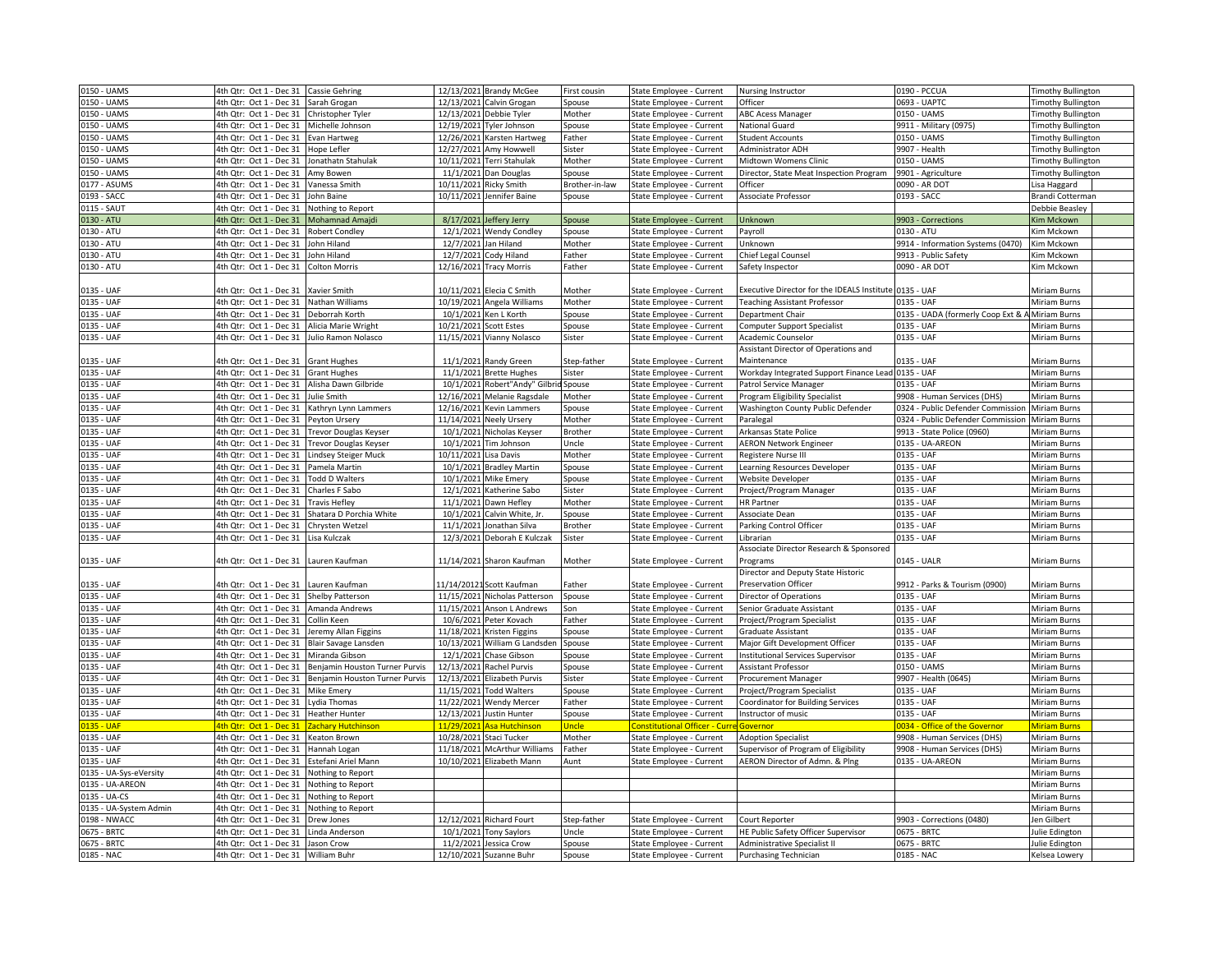| 0685 - ASUTR (formerly COTO)   | 4th Qtr: Oct 1 - Dec 31 | Nothing to Report      |                        |                            |                |                               |                                                   |                                                      | Janet Hunt            |  |
|--------------------------------|-------------------------|------------------------|------------------------|----------------------------|----------------|-------------------------------|---------------------------------------------------|------------------------------------------------------|-----------------------|--|
| 0160 - UAPB                    | 4th Qtr: Oct 1 - Dec 31 | Kajuana Murphy         |                        | 10/16/2021 Charmayne Brown | Mother-in-law  | State Employee - Current      | Human Resource Specialist                         | 0160 - UAPB                                          | Tonisha Davis         |  |
| 0160 - UAPB                    | 4th Qtr: Oct 1 - Dec 31 | Kajuana Murphy         | 10/16/2021 Patty Dyer  |                            | Aunt           | State Employee - Current      | <b>Fiscal Support Specialist</b>                  | 0160 - UAPB                                          | Tonisha Davis         |  |
| 0160 - UAPB                    | 4th Qtr: Oct 1 - Dec 31 | Kajuana Murphy         |                        | 10/16/2021 Dana Mooney     | Cousin         | State Employee - Current      | Project Program Manager                           | 0160 - UAPB                                          | Tonisha Davis         |  |
| 0160 - UAPB                    | 4th Qtr: Oct 1 - Dec 31 | Linda Simmons          |                        | 12/13/2021 Ruston Simmons  | Son            | State Employee - Current      | Maintenance Assistant                             | 0160 - UAPB                                          | Tonisha Davis         |  |
| 0128 - ASUMH                   | 4th Qtr: Oct 1 - Dec 31 | Rachel Young           |                        | 10/1/2021 Rebecca Barfield | Mother         | State Employee - Current      | Administrative Assistant                          | 0005 - Senate                                        | <b>Lindsey Powers</b> |  |
| 0128 - ASUMH                   | 4th Qtr: Oct 1 - Dec 31 | Kathy Burns            |                        | 11/10/2021 Karen Young     | Sister         | State Employee - Current      | Assistant Professor                               | 0129 - ASUN                                          | <b>Lindsey Powers</b> |  |
| 0128 - ASUMH                   | 4th Qtr: Oct 1 - Dec 31 | Kathy Burns            | 11/11/2021             | Jose Padilla               | Spouse         | State Employee - Current      | Part-time Campus Police Officer                   | 0128 - ASUMH                                         | <b>Lindsey Powers</b> |  |
| 0125 - ASUJ                    | 4th Qtr: Oct 1 - Dec 31 | Justine Carothers      | 10/6/2021              | lustin Carothers           | spouse         | State Employee - Current      | <b>Instructional Designer</b>                     | 0125 - ASUJ                                          | Lori A Winn           |  |
| 0125 - ASUJ                    | 4th Qtr: Oct 1 - Dec 31 | Kaleigh Remillard      |                        | 10/8/2021 Leigh Richardson | Mother         | State Employee - Current      | <b>DHS Caseworker</b>                             | 9908 - Human Services (DHS)                          | Lori A Winn           |  |
| 0125 - ASUJ                    |                         | Connor McNelis         |                        |                            |                |                               |                                                   | 9904 - Higher Ed (0700)                              | Lori A Winn           |  |
|                                | 4th Qtr: Oct 1 - Dec 31 |                        |                        | 10/8/2021 Joyce McNelis    | Mother         | State Employee - Current      | College Basketball Coach                          | 0125 - ASUJ                                          |                       |  |
| 0125 - ASUJ                    | 4th Qtr: Oct 1 - Dec 31 | Amber Webb             |                        | 10/11/2021 Tammy Webb      | Mother         | State Employee - Current      | <b>Institutional Services Assistant</b>           |                                                      | Lori A Winn           |  |
| 0125 - ASUJ                    | 4th Qtr: Oct 1 - Dec 31 | Amber Webb             | 10/11/2021             | Tyler Webb                 | <b>Brother</b> | State Employee - Current      | <b>Institutional Services Supervisor</b>          | 0125 - ASUJ                                          | Lori A Winn           |  |
| 0125 - ASUJ                    | 4th Qtr: Oct 1 - Dec 31 | Amber Webb             | 10/11/2021 Lisa Glasco |                            | Aunt           | State Employee - Current      | Director of Procurement Services                  | 0125 - ASUJ                                          | Lori A Winn           |  |
| 0125 - ASUJ                    | 4th Qtr: Oct 1 - Dec 31 | Olivia Clark           | 10/22/2021 Julie Wyatt |                            | Unknown        | State Employee - Current      | Assistant to Chancellor                           | 0125 - ASUJ                                          | Lori A Winn           |  |
| 0125 - ASUJ                    | 4th Qtr: Oct 1 - Dec 31 | Olivia Clark           | 10/22/2021             | Halden Wyatt               | Unknown        | State Employee - Current      | Human Resource Assistant                          | 0125 - ASUJ                                          | Lori A Winn           |  |
| 0125 - ASUJ                    | 4th Qtr: Oct 1 - Dec 31 | Missy McCord           | 10/29/2021             | Alicia Shaw                | Mother         | State Employee - Current      | Assistant Professor                               | 0125 - ASUJ                                          | Lori A Winn           |  |
| 0125 - ASUJ                    | 4th Qtr: Oct 1 - Dec 31 | Molly Robinson         |                        | 11/2/2021 Tamara Robinson  | Mother         | State Employee - Current      | Senior Communications Writer                      | 0150 - UAMS                                          | Lori A Winn           |  |
| 0125 - ASUJ                    | 4th Qtr: Oct 1 - Dec 31 | Molly Robinson         | 11/2/2021              | David Robinson             | Father         | State Employee - Current      | <b>Communications Manager</b>                     | 0150 - UAMS                                          | Lori A Winn           |  |
| 0125 - ASUJ                    | 4th Qtr: Oct 1 - Dec 31 | /ictoria Watson        | 11/2/2021              | <b>Phyllis Bell</b>        | Mother         | State Employee - Current      | Senior Advisor of Child Welfare                   | 0034 - Office of the Governor                        | Lori A Winn           |  |
| 0125 - ASUJ                    | 4th Qtr: Oct 1 - Dec 31 | Zephonia Avant         | 11/3/2021              | Aaryn Awant                | Daughter       | State Employee - Current      | Paraprofessional                                  | 9904 - Education                                     | Lori A Winn           |  |
| $0125 - ASUJ$                  | 4th Qtr: Oct 1 - Dec 31 | Janice Floyd           |                        | 11/4/2021 Larry Floyd      | Spouse         | State Employee - Current      | Zone Maintenance Tradesman Apprentice 0125 - ASUJ |                                                      | Lori A Winn           |  |
| 0125 - ASUJ                    | 4th Qtr: Oct 1 - Dec 31 | Jordan Wilson          | 11/29/2021             | Cassandra Wilson           | Unknown        | State Employee - Current      | Auditor                                           | 0059 - Auditor's Office                              | Lori A Winn           |  |
| 0125 - ASUJ                    | 4th Qtr: Oct 1 - Dec 31 | Kristen Sullivan       | 11/29/2021             | Ryan Sullivar              | Spouse         | State Employee - Current      | Director of Choral Activities                     | 0125 - ASUJ                                          | Lori A Winn           |  |
| 0125 - ASUJ                    | 4th Qtr: Oct 1 - Dec 31 | Paul Hooker            |                        | 11/12/2021 Pamela Hooker   | spouse         | State Employee - Current      | <b>Institutional Services Assistant</b>           | 0125 - ASUJ                                          | Lori A Winn           |  |
| 0125 - ASUJ                    | 4th Qtr: Oct 1 - Dec 31 | Terri Rolland          | 11/30/2021 Ellena Cox  |                            | Daughter       | State Employee - Current      | Project Program Manager                           | 0125 - ASUJ                                          | Lori A Winn           |  |
| 0125 - ASUJ                    | 4th Qtr: Oct 1 - Dec 31 | Terrie Rolland         | 11/30/2021             | Paul Cox                   | Son-in-law     | State Employee - Current      | <b>HEI Program Coordinator</b>                    | 0125 - ASUJ                                          | Lori A Winn           |  |
| 0125 - ASUJ                    | 4th Qtr: Oct 1 - Dec 31 | Terrie Rolland         | 11/30/2021             | Angela Rolland             | Sister-in-law  | State Employee - Current      | Fiscal Support Specialist                         | 0125 - ASUJ                                          | Lori A Winn           |  |
| 0125 - ASUJ                    | 4th Qtr: Oct 1 - Dec 31 | Lori Ann Block         |                        | 12/2/2021 Connie Zolen     | Cousin         | State Employee - Current      | <b>Procurement Buyer</b>                          | 0125 - ASUJ                                          | Lori A Winn           |  |
|                                |                         |                        |                        |                            |                |                               |                                                   |                                                      |                       |  |
| 0135 - UA-AAS<br>0135 - UA-CJI | 4th Qtr: Oct 1 - Dec 31 | Nothing to Report      |                        | 10/8/2021 Kristen Blain    |                |                               |                                                   |                                                      | Shavawn Smith         |  |
|                                | 4th Qtr: Oct 1 - Dec 31 | Michael Blain          |                        |                            | Spouse         | State Employee - Current      | Accountant                                        | 0080 - Game & Fish Commission                        | Carol Waddle          |  |
| 0135 - UA-CJI                  | 4th Qtr: Oct 1 - Dec 31 | James Michael Lett     |                        | 10/11/2021/ Gayle Boliou   | Sister         | State Employee - Current      | Human Resources                                   | 9906 - Finance & Administration                      | Carol Waddle          |  |
| 0135 - UA-CJI                  | 4th Qtr: Oct 1 - Dec 31 | David Sachar           |                        | 10/11/2021 Jessica Harry   | Sister-in-law  | Constitutional Officer - Curr | Prosecuting Attorney 6th Judicial District        | 0028 - Office of the Prosecutor Coor                 | Carol Waddle          |  |
| 0135 - UA-CJI                  | 4th Qtr: Oct 1 - Dec 31 | David Sachar           |                        | 10/11/2021 Michael Harry   | Brother-in-law | State Employee - Current      | Attorney                                          | 0063 - Secretary of State                            | Carol Waddle          |  |
| 0135 - UA-CJI                  | 4th Qtr: Oct 1 - Dec 31 | Jason Martin           | 10/19/2021             | Philip Hydron              | Brother-in-law | State Employee - Current      | Lieutenant                                        | 9913 - State Police (0960)                           | Carol Waddle          |  |
| 0135 - UA-CJI                  | 4th Qtr: Oct 1 - Dec 31 | Jeffrey Plunkett       | 11/4/2021              | Tanya Plunkett             | Step-mother    | State Employee - Current      | Director of Internal Audit                        | 9902 - Workforce Services (0810)                     | Carol Waddle          |  |
| 0135 - UA-CJI                  | 4th Qtr: Oct 1 - Dec 31 | Terry Fuller           | 11/15/2021 Nick Fuller |                            | Son            | State Employee - Current      | Deputy Director                                   | 9904 - Higher Ed (0700)                              | Carol Waddle          |  |
| 0135 - UA-CJI                  | 4th Qtr: Oct 1 - Dec 31 | Craig Teague           | 12/13/2021             | Caitlin Teague             | Spouse         | State Employee - Current      | <b>Training Coordinator</b>                       | 9913 - State Police (0960)                           | Carol Waddle          |  |
| 0693 - UAPTC                   | 4th Qtr: Oct 1 - Dec 31 | Gloria Owens           | 12/15/2021             | Minette Boulier            | Sister-in-law  | State Employee - Current      | <b>COVID Marshall</b>                             | 0693 - UAPTC                                         | Regina Fossett        |  |
| 0693 - UAPTC                   | 4th Qtr: Oct 1 - Dec 31 | Jon Osborne            | 12/16/2021             | Sara Osborne               | Spouse         | State Employee - Current      | Mail and Shipping Supervisor                      | 0693 - UAPTC                                         | Regina Fossette       |  |
| 0693 - UAPTC                   | 4th Qtr: Oct 1 - Dec 31 | Kimberly Morris Burris |                        | 10/11/2021 Frenika Wade    | Sister         | State Employee - Current      | Supervisor                                        | 9908 - Human Services (DHS)                          | Regina Fossette       |  |
| 0693 - UAPTC                   | 4th Qtr: Oct 1 - Dec 31 | Kimberly Morris Burris | 10/11/2021             | Canara Banister            | Sister         | State Employee - Current      | Trauma Nurse coordinator                          | 9907 - Health                                        | Regina Fossette       |  |
| 0693 - UAPTC                   | 4th Qtr: Oct 1 - Dec 31 | oanna Williams         | 11/129/202             | Wilbur Coleman Sr          | Unknown        | State Employee - Former       | Recuriter Agent                                   | 9902 - Securities (0410)                             | Regina Fossette       |  |
| 0693 - UAPTC                   | 4th Qtr: Oct 1 - Dec 31 | Daniel Thompson        | 12/16/2021             | Carol Thompson             | Mother         | State Employee - Current      | Chief Fiscal Officer                              | 0053 - Office of the Attorney Genera Regina Fossette |                       |  |
| 0677 - CCCUA                   | 4th Qtr: Oct 1 - Dec 31 | Nothing to Report      |                        |                            |                |                               |                                                   |                                                      | Kelly Plunk           |  |
| 0135 - UA-ASMSA                | 4th Qtr: Oct 1 - Dec 31 | Nothing to Report      |                        |                            |                |                               |                                                   |                                                      | Whitney Moore         |  |
|                                |                         |                        |                        |                            |                |                               |                                                   |                                                      |                       |  |
|                                |                         |                        |                        |                            |                |                               |                                                   |                                                      |                       |  |
|                                |                         |                        |                        |                            |                |                               |                                                   |                                                      |                       |  |
|                                |                         |                        |                        |                            |                |                               |                                                   |                                                      |                       |  |
|                                |                         |                        |                        |                            |                |                               |                                                   |                                                      |                       |  |
|                                |                         |                        |                        |                            |                |                               |                                                   |                                                      |                       |  |
|                                |                         |                        |                        |                            |                |                               |                                                   |                                                      |                       |  |
|                                |                         |                        |                        |                            |                |                               |                                                   |                                                      |                       |  |
|                                |                         |                        |                        |                            |                |                               |                                                   |                                                      |                       |  |
|                                |                         |                        |                        |                            |                |                               |                                                   |                                                      |                       |  |
|                                |                         |                        |                        |                            |                |                               |                                                   |                                                      |                       |  |
|                                |                         |                        |                        |                            |                |                               |                                                   |                                                      |                       |  |
|                                |                         |                        |                        |                            |                |                               |                                                   |                                                      |                       |  |
|                                |                         |                        |                        |                            |                |                               |                                                   |                                                      |                       |  |
|                                |                         |                        |                        |                            |                |                               |                                                   |                                                      |                       |  |
|                                |                         |                        |                        |                            |                |                               |                                                   |                                                      |                       |  |
|                                |                         |                        |                        |                            |                |                               |                                                   |                                                      |                       |  |
|                                |                         |                        |                        |                            |                |                               |                                                   |                                                      |                       |  |
|                                |                         |                        |                        |                            |                |                               |                                                   |                                                      |                       |  |
|                                |                         |                        |                        |                            |                |                               |                                                   |                                                      |                       |  |
|                                |                         |                        |                        |                            |                |                               |                                                   |                                                      |                       |  |